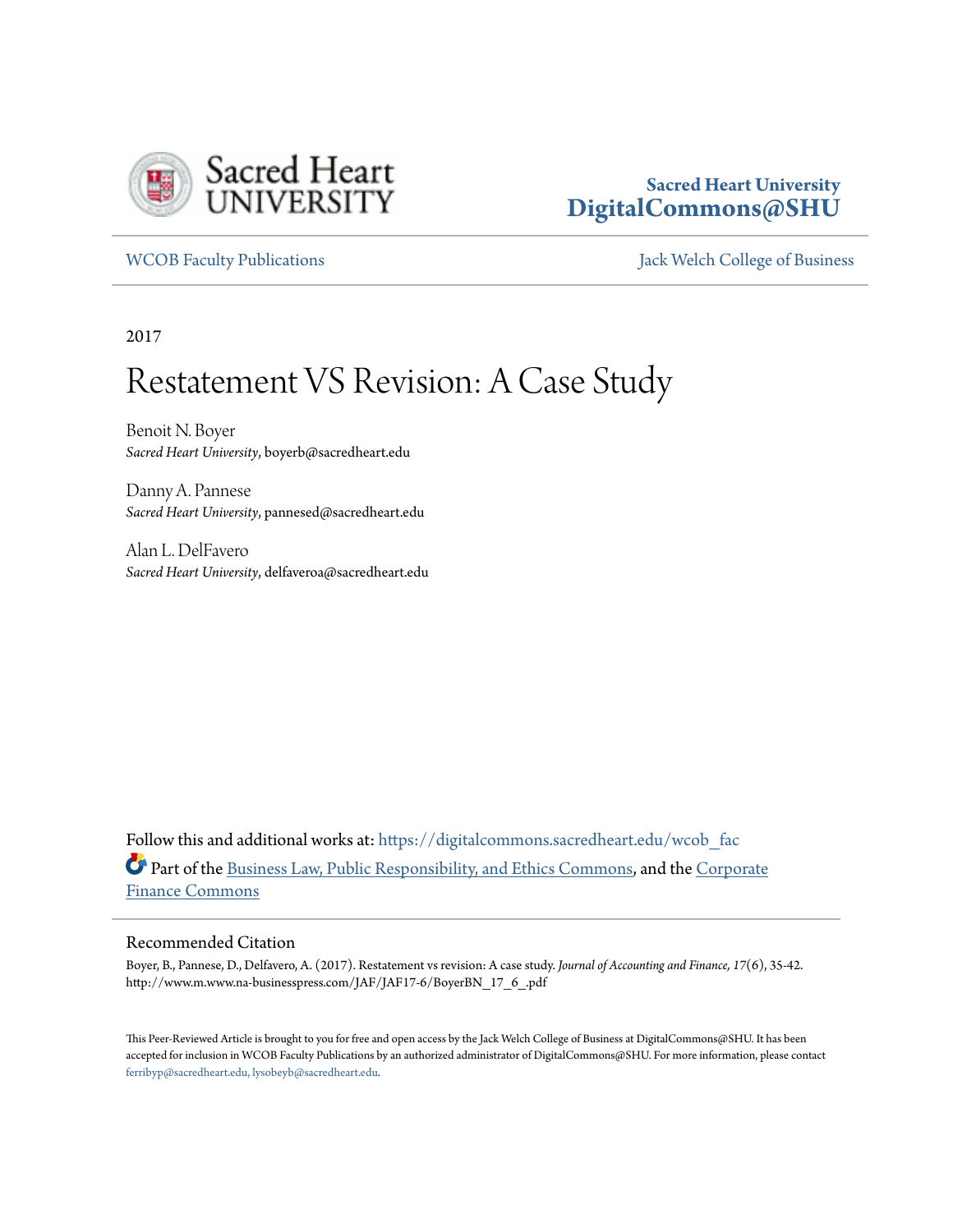# Restatement VS Revision: A Case Study

Benoit N Boyer Sacred Heart University

Danny Pannese Sacred Heart University

Alan Delfavero Sacred Heart University

There had been many recent cases of restatements of financial statements by US Corporations. Recently an article in the Wall Street Journal mentioned restatements by Bank of America, Nike and Alphabet among the 663 companies that filed financial revisions or restatements last year. Interestingly the frequency of these errors has more than doubled since 2002, when the Sarbanes-Oxley corporategovernance law was enacted, partly to increase managerial accountability. We will also examine what are the differences between restatements and revisions. We will examine what are the most common mistakes. Over half of last year's corrections involved debt and equity, cash flows or taxes. Many of these issues are also major differences between US GAAP and IFRS, making comparison with international firms even more difficult. We will try to explain why a frim chooses a restatement or revision to announce the correction of errors.

# INTRODUCTION

When we discover an error in previous year's financial statements, there are two possibilities, a restatement or a revision. For a restatement, the error must be material. Typically, the restatement is due to a weakness in internal control and disclosures will be required. When the error is discovered, the following procedures must be followed:

- Notify the audit committee
- Determine if an internal investigation should be commenced
- If misconduct, contact counsel
- Consider the ramifications on the system of internal control

If the auditor's opinion was a clean (unqualified) opinion, there could be potential problems for the auditor, especially if it was an integrated audit. This would mean that the auditor failed to discover a material weakness in the internal controls for financial reporting and a material misstatement of the financial statements. This could present potential exposure for the auditor.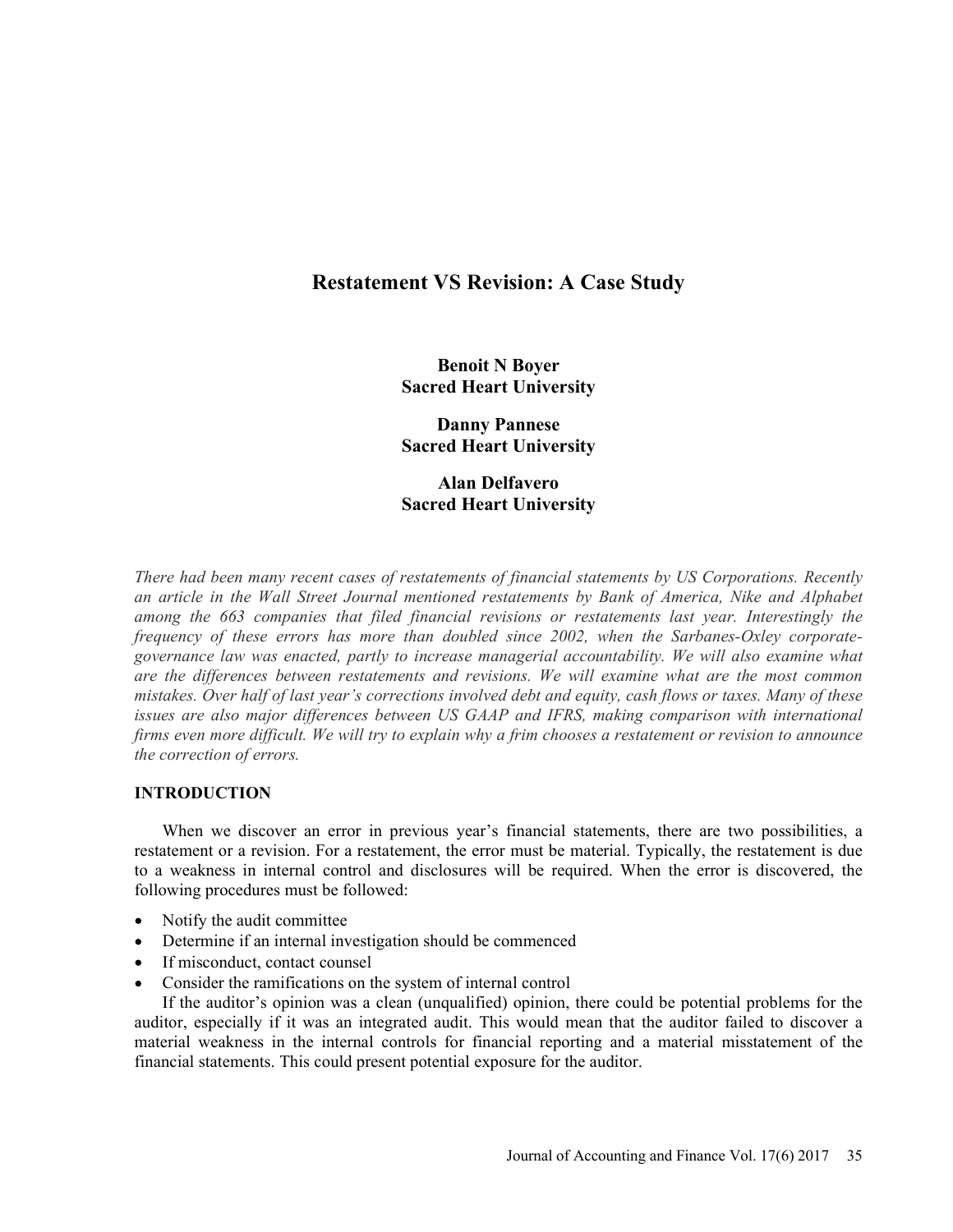The second possibility is a revision. This would be the case if the error is immaterial and overall the financial statements are not materially misstated. When the error is discovered, the following procedures must be followed:

- The error is corrected in the current financial statement  $\bullet$
- Prior year statements can still be relied upon

Restatements accounted for just 24% of last year's corrections, down from 68% in 2005. There are many possibilities why there was such a large change. One simple reason might be that since Sarbanes-Oxley (SOX), audit committees became a requirement. SOX restricted the composition of such committee. Furthermore, integrated audits were required. It forced the auditor to perform additional procedures. This reduced the number of material weaknesses, one of the criteria for restatement. There was more emphasis on defining materiality. The term materiality is never precisely defined. It is usually defined in general terms.

It is in the best interest of the firm and of the auditor to have a revision instead of a restatement. Here are some of the advantages:

- No specific announcement is required, the change can be done at the same time an earnings announcement is made
- Financials statements from previous years can be relied upon
- No change is needed in the auditor's opinion

We will now look at some recent restatements and revisions.: Valent, First Data, Nike, Alphabet and Bank of America,

# VALEANT

Valeant made the following announcement in early 2016.

#### February 22, 2016

LAVAL, Québec, Feb. 22, 2016 /PRNewswire/ -- Valeant Pharmaceuticals International, Inc. (NYSE: VRX) (TSX: VRX) ("Valeant" or the "Company") today announced that based on the work of the Ad Hoc Committee of the Board of Directors appointed to review the Company's relationship with Philidor and related matters, as well as additional work and analysis by the Company, the Company has preliminarily identified certain sales to Philidor during 2014, prior to Valeant's entry into an option to acquire Philidor, that should have been recognized when product was dispensed to patients rather than on delivery to Philidor.

The Company currently believes that approximatively \$58 million of net revenues previously recognized in the second half of 2014 should not have been recognized upon delivery of product to Philidor. Correcting the misstatement is expected to reduce reported 2014 GAAP EPS by approximatively \$0.10 and increase 2015 GAAP EPS by approximatively \$0.09. Following entry into the option to acquire Philidor in December 2014, the Company began to consolidate Philidor's accounts and began to recognize sales to Philidor only when dispensed to patients, and no similar adjustments would be necessary for sales after that date.

Valeant decided to do a Restatement. The amount of the adjustment was \$58,000,000. In order to determine materiality, let's compare this number with some other metrics. Revenues were, \$8.103,000,000. The error was less than one percent of revenues. Typically, 5% of a predetermined benchmark is a generally accepted method to determine materiality. If we used this measure (5%) of total revenues, an error of \$400,000,000 would be considered material. The error discovered was well below the traditional materiality benchmark.

Materiality can also be expressed qualitatively. An example of this would be an error discovered in the cash account. Cash is such an important account that any error account would be material. The error discovered at Valeant was in not eliminating the profit on a related party transaction. Related party transactions are critical areas of concern for investors.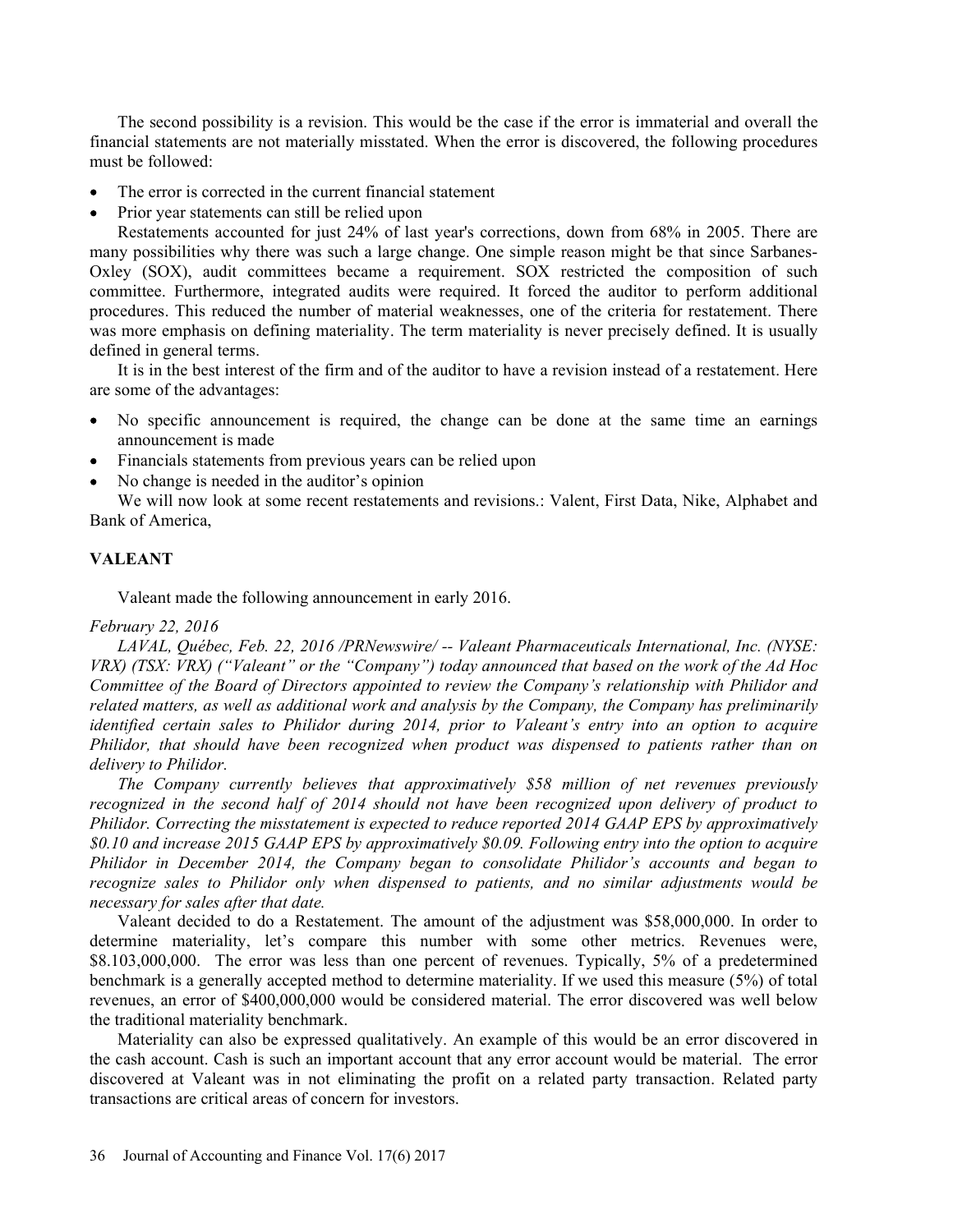The option to acquire Phildor was exercised in December 2014. There was a distinct announcement of the restatement and the market reacted. The announcement was made late on Friday 02/19. There was a reaction on Friday afternoon and a stronger reaction when markets reopened on Monday.

Valeant had been the object of many procedures by government agencies in Canada and the USA because of price gauging. The management might have tried to send the message that it was now very cautious and trying to make sure the firm would be perceived as doing the right thing.

Was there an impact on stock price?

| Date          | <b>Close</b> | Event<br>Date |
|---------------|--------------|---------------|
| 2/25/2016     | 84.71        | 3             |
| 2/24/2016     | 83.83        | $\mathbf{2}$  |
| 2/23/2016     | 79.27        | 1             |
| 2/22/2016     | 75.92        | $\bf{0}$      |
| 2/19/2016     | 84.99        | $-1$          |
| $2/18/2 - 16$ | 94.11        | $-2$          |
| 2/17/2016     | 94.65        | $-3$          |

TABLE 1 IMPACT ON VALEANT'S STOCK PRICE

This was bad news for the market and there was a decline in price on the day of the announcement. Three days after the announcement, the price stabilized at the same level as the day before the announcement.

#### IRST DATA CORPORATION

First Data Corporation (the company) refinanced its current debt with debt of comparable maturities. The issue is whether the new debt should be accounted for as "debt modification" or as early extinguishment of debt. The company originally accounted for the transaction as debt modification. Subsequently, the company reconsidered its position and then classified it as an early extinguishment of debt. The resulting change was a \$56 million loss in 2013 and a subsequent \$79 million loss in 2014.

Management concluded the financial statements would not have to be restated but instead be revised as the error was not deemed material. In an SEC amendment to Form S-1, the company cited a number of qualitative and quantitative factors. Among the findings were:

- There was no effect on Adjusted EBITDA( Earnings Before Interest Taxes Depreciation and Amortization)
- The change does not distort any trends
- The change would not have converted a loss into income or income into a loss. The company had a loss and after the correction, it still had a loss.
- There was no intent to conceal a transaction that violated the law.
- The error did not affect revenue, operating expenses or operating income
- Balance Sheet accounts resulting change was no greater than 1%.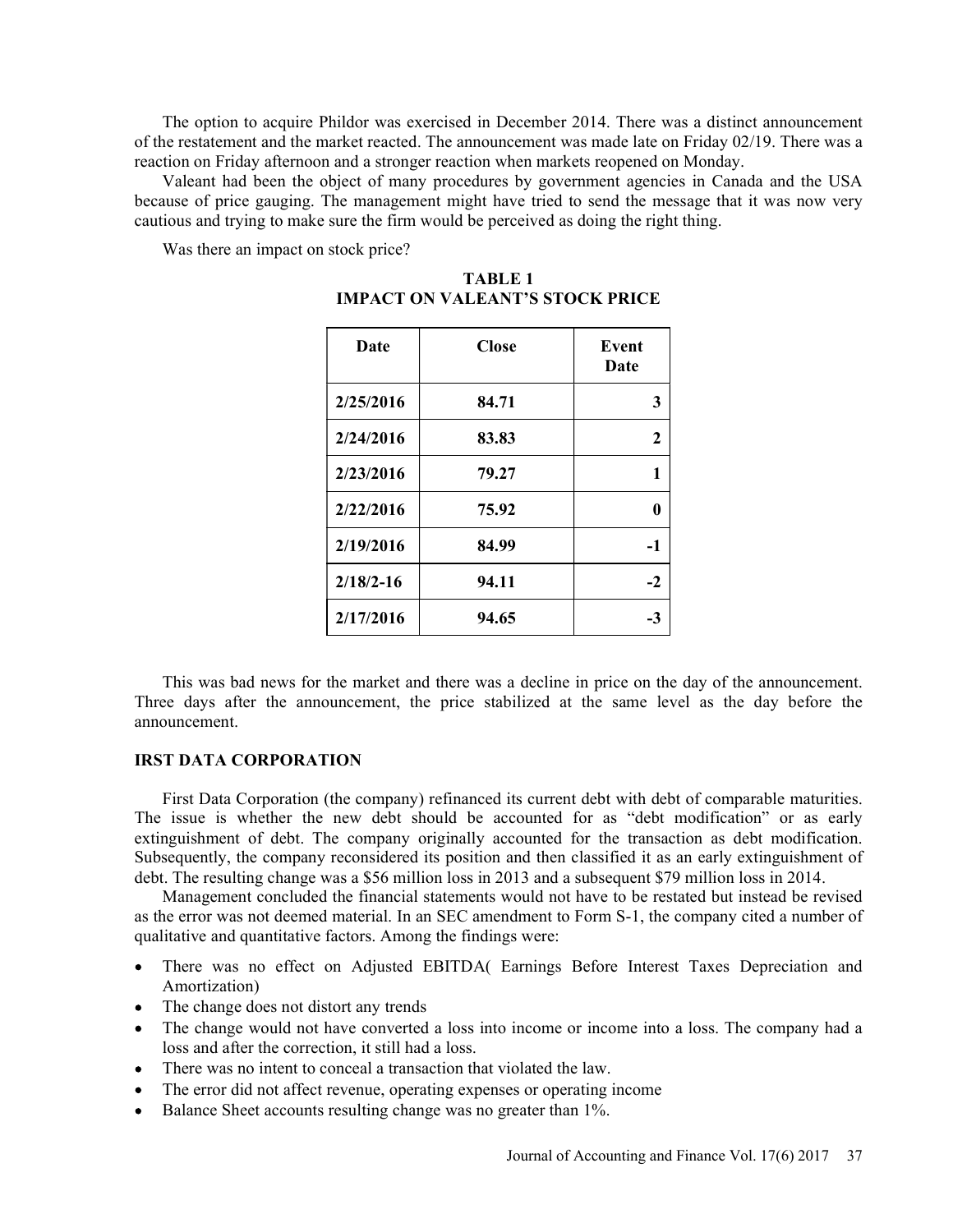The impact on the Statement of Cash Flows was only in classification. There was no change in cash. Based on this information, First Data determined his was not a material adjustment. Therefore, First

Data prepared a revision and announced it at the same time they announced their quarterly report. The company became listed only on 07/01/2016, no price impact can be measured.

#### **NIKE**

Management determined in the third quarter of 2015 it erred in reflecting unrealized gains and losses from remeasurement of non-functional currency intercompany balances between certain of its foreign wholly owned subsidiaries in its Consolidated Statements of Cash Flows. The resulting unrealized gains and losses should have been recorded as non-cash reconciling items from Net Income to Cash provided from operations. They were instead classified on the Effect of exchange rate changes on cash and equivalents of the Consolidated Statements of Cash Flows. The result was an understatement in Cash provided from operations reported on the Consolidated Statements of Cash Flows for certain prior periods. There was no change in Cash and cash equivalents reported on the Statements of Cash Flows and Balance Sheets. Based on the information, Nike determined this was not a material error and did a revision at the same time the new earnings were released.

In Nike's 10-O filing in Footnote 1- Summary of Significant Accounting Policies, management presented a detailed discussion of the revision. They also described what caused the revision and in their opinion the correction of the error was deemed immaterial in accordance with SEC Staff Accounting Bulletin (SAB) No. 99 that was codified in Accounting Standards Codification (ASC 250). This is the same concept found in the FASB's Concept Statement 2. It defined material as the omission or misstatement that would have changed or influenced an individual's decision.

Was there an impact on stock price?

| Date      | <b>Close</b> | <b>Event</b><br>Date |
|-----------|--------------|----------------------|
| 6/30/2015 | 108.02       | 3                    |
| 6/29/2015 | 107.67       | 2                    |
| 6/26/2015 | 109.71       | 1                    |
| 6/25/2015 | 105.22       | 0                    |
| 6/24/2015 | 106.22       | $-1$                 |
| 6/23/2015 | 107.20       | $-2$                 |
| 6/2322015 | 106.79       | $-3$                 |

# TABLE 2 **IMPACT ON NIKE'S STOCK PRICE**

On June 25, 2015, Nike reported 2015 fourth quarter earnings of \$0.98 per share, along with the revision statement. The reported number far exceeded the forecast of \$0.83 per share (Nasr, 2015). Accordingly, the stock rose over 4.2% on the next trading day. It is possible that the market price was negatively influenced by the revision, but it is impossible to decipher since the revision was included within the blockbuster earnings report.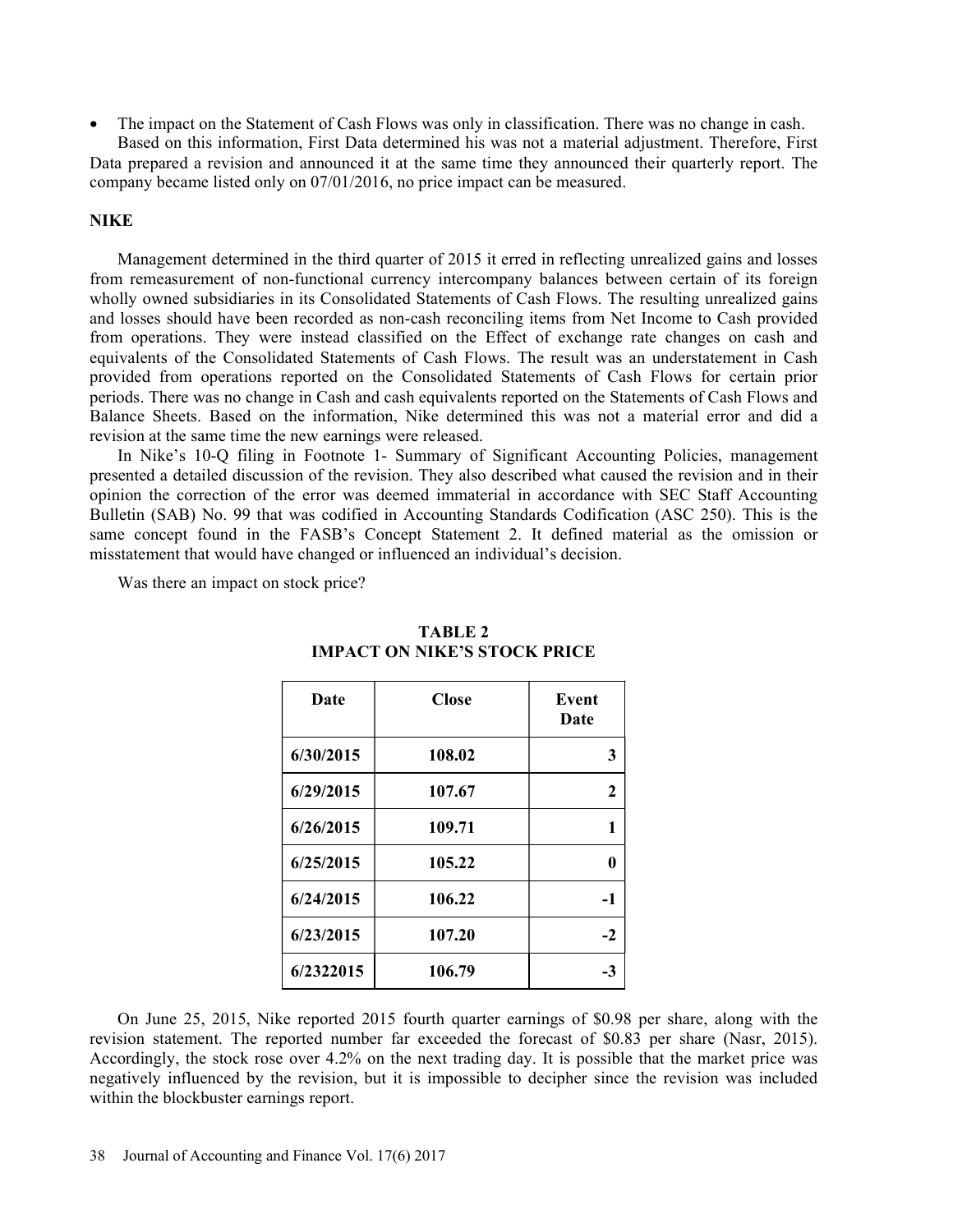Nonetheless, even though Nike did not consider the reclassification to be material, on a quantitative basis, it is possible it is material from a qualitative standpoint. Arguably, net cash provided by operating activities is more meaningful to investors than an effect from a change in exchange rates.

#### ALPHABET

Alphabet Inc., the parent company of Google, also had to revise their earnings due to the discovery of an accounting error. In the second quarter of 2015, Alphabet found that they had improperly accounted for revenues related to transactions between "legal entities." Consequently, between the first quarter of 2008 and the first quarter of 2015, total income tax expense was recomputed to be \$711 million higher, on a cumulative basis. Thus, the company was forced to make an "out of period adjustment" (Alphabet, 2015) Annual Report, p. 64). Nonetheless, the adjustment was not regarded as material. In Alphabet's 2015 annual report, it was indicated that the corporation conducted a materiality assessment both on a quantitative and a qualitative basis (Alphabet, 2015 Annual Report, p. 64).

Materiality is regarded as a certain level that makes an event, transaction, or a dollar value significant enough to separately disclose to shareholders. Typically, 5% of a determined benchmark is used. This threshold could be a percentage of net income, sales revenue, total assets, or some other metric. If an outcome exceeds 5% of the benchmark, then a full restatement would be required. In addition, retrospective adjustment would be necessary. However, if the value is less than 5%, then a revision could, theoretically, be implemented instead.

Yet, there is some ambiguity with regard to what is the proper level of materiality. For instance, if a stricter materiality cutoff is used, many revisions would instead be classified as restatements. In Alphabet's case, if 3% of current year total revenues were used as the benchmark for materiality, the revision still would not have been material. However, if net income were used instead, a different outcome would have resulted. During 2015, Alphabet's revenues and net income were \$74,989 million and \$16,348 million, respectively. Thus, the cumulative \$711 million revision would have been approximately 0.9% of revenues and 4.3% of net income, respectively (Alphabet, 2015 Annual Report, p. 21).

Also, it is important to assess whether the announcement of the revision had an influence on Alphabet's stock price. For example, on July 16, 2015, Alphabet reported its 2015 second quarter earnings along with the revision announcement. Ironically, the next day, Alphabet's (then Google's) stock price soared, adding a record \$65.1 billion to its market capitalization (Rosenberg, 2015). The massive rally was due to the company handily beating earnings estimates by reporting earnings per share of \$6.99 versus the \$6.70 that was estimated (King, 2015). Thus, since the revision was completely buried within the blockbuster earnings release, it is very difficult to determine if there was any negative impact on the stock price.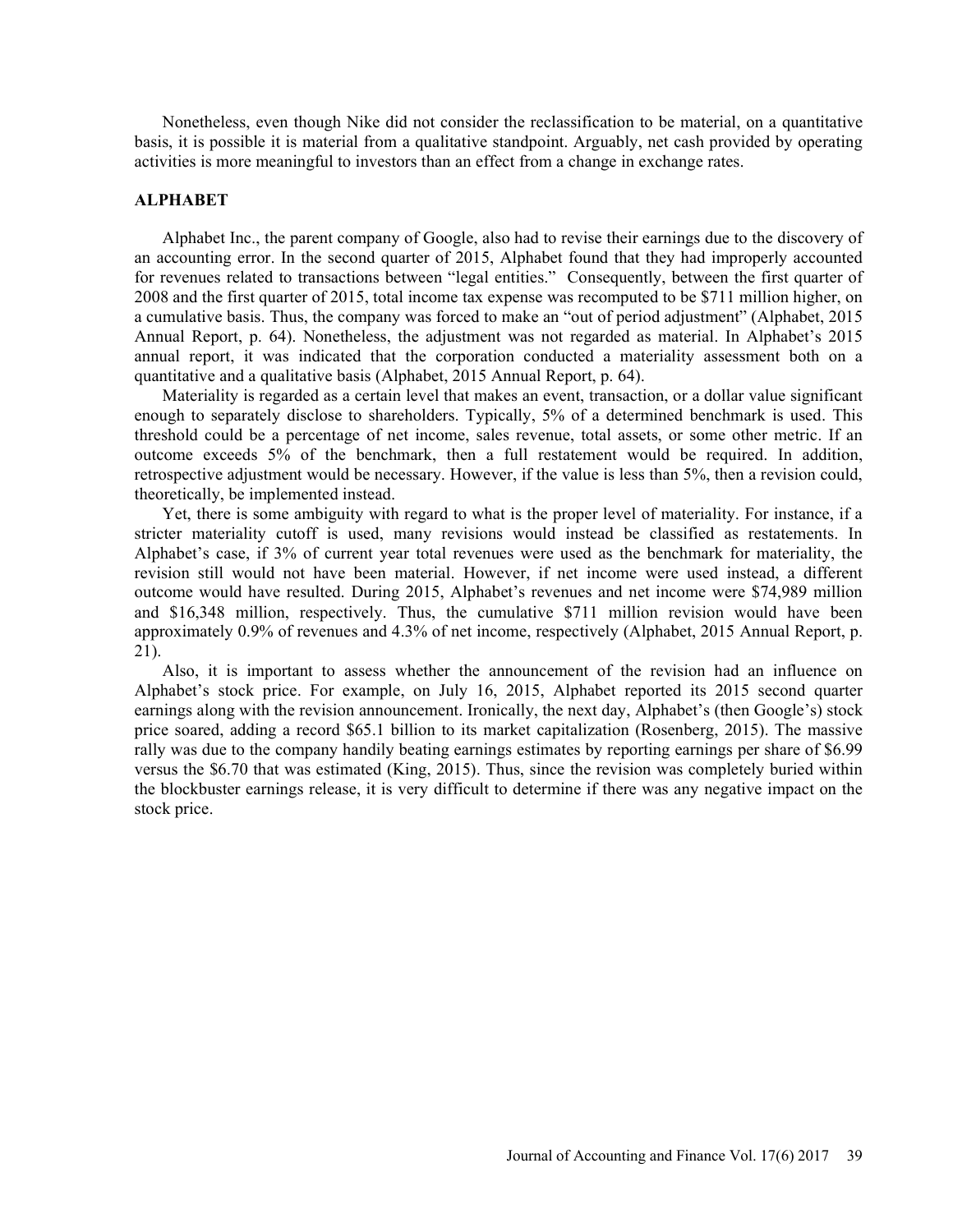| Date      | <b>Close</b> | Event<br>Date |
|-----------|--------------|---------------|
| 7/21/2015 | 662.30       | 3             |
| 7/20/2015 | 663.02       | $\mathbf{2}$  |
| 7/17/2015 | 672.93       | 1             |
| 7/16/2015 | 579.85       | 0             |
| 7/15/2015 | 560.22       | $-1$          |
| 7/14/2015 | 561.10       | $-2$          |
| 7/13/2015 | 546.55       | $-3$          |

# TABLE 3 **IMPACT ON ALPHABET'S STOCK PRICE**

#### BANK OF AMERICA

 Bank of America also had a revision. During 2014, and the first and second quarters of 2015, respectively, the company announced they had improperly accounted for specific cash flows related to the "sales of loans and receipt of debts." The errors were comprised of "investing cash flows" of \$3.4 billion, \$4.8 billion, and \$9.3 billion, during 2014, the first quarter of 2015, and the second quarter of 2015, respectively. However, these transactions should have been recorded as a non-cash adjustment to reconcile net income to net cash provided by operating activities. Once the errors were detected, Bank of America revised the financial statements. Thus, cash from operating activities was increased and cash from investing activities was reduced by the aforementioned amounts.

Although Bank of America's cash flow errors do appear to be rather large, the net effect on the cash flow statement, when taken in the aggregate, was zero. Also, the company indicated that the mistakes were not regarded as material with regard to the "consolidated financial statements taken as a whole" (Bank of America, 2015 Annual Report, p. 137). Nonetheless, it is not apparent what criterion Bank of America used. For instance, during 2014, net income attributable to common shareholders was \$4.83 billion (Bank of America, 2015 Annual Report, p. 130). If net income were used to evaluate materiality, the \$3.4 billion revision would have amounted to nearly 70.8%! If 2014 total revenues of \$84.2 billion were used to measure materiality, the revision would have only amounted to approximately 4.0%. Alternatively, if a stricter materiality threshold were used, such as 3% of revenues or net income, the revision would have been regarded as material.

In addition, similar to Nike, Bank of America's reclassification *could* be regarded as material when considered on a qualitative basis. A major increase in operating cash flows significantly enhances a company's overall liquidity position.

Nevertheless, once again, it is challenging to evaluate if the revision had any influence on the stock price, as the announcement was incorporated into Bank of America's 2015 third quarter earnings release. On October 14, 2015, the company reported earnings per share of \$0.37, which beat Wall Street expectations of \$0.33 (Singh, 2015). Accordingly, the stock price climbed over 3.5% on the ensuing day. If there was an impact from the revision, it is not noticeable when considering the upward movement in the stock price.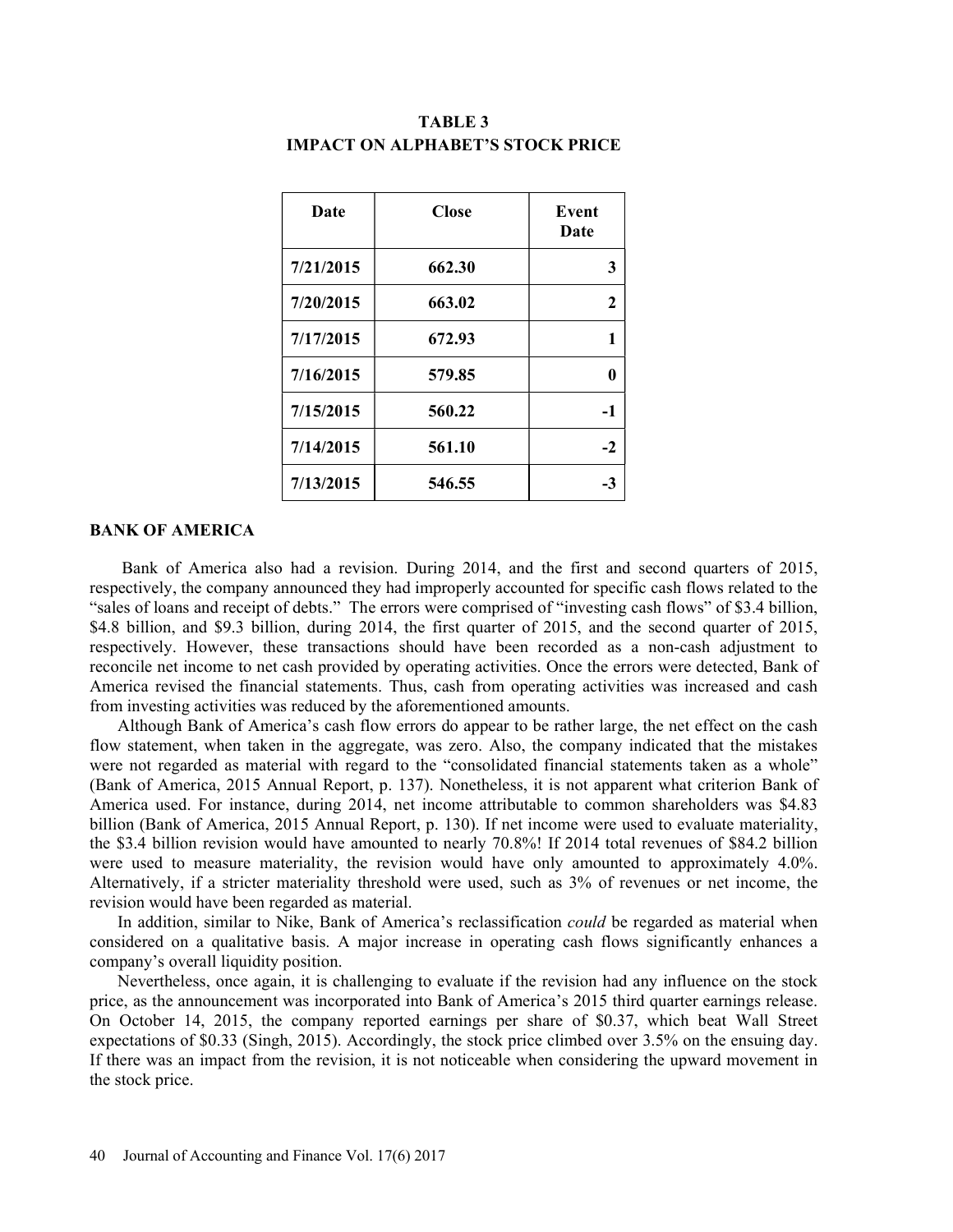| Date       | <b>Close</b> | Event<br>Date |  |
|------------|--------------|---------------|--|
| 10/19/2015 | 16.14        | 3             |  |
| 10/16/2015 | 16.12        | $\mathbf{2}$  |  |
| 10/15/2015 | 16.19        | 1             |  |
| 10/14/2015 | 15.64        | $\bf{0}$      |  |
| 10/13/2015 | 15.52        | $-1$          |  |
| 10/12/2015 | 15.62        | $-2$          |  |
| 10/09/2015 | 15.58        | $-3$          |  |

TABLE 4 IMPACT ON BANK OF AMERICAS STOCK PRICE

#### **CONCLUSION**

In conclusion, it appears that revisions are much more common than restatements. Revisions are much less burdensome for a public company since they only need to make a modification in the current year's financial report. On the other hand, a restatement would require that all of the financial statements, in the affected years, be reissued. Not only does a restatement raise "red flags" regarding the effectiveness of the companys internal controls, but it also places the external auditor in a difficult position. The auditor may be criticized, by the investing public, for not finding the misstatement in the first place. Obviously, the auditor would favor a revision over a restatement to avoid this critique.

Based on the examples presented, it is difficult to determine if a revision truly had an effect on the respective company's stock price, as nearly all of the revisions were included with the release of earnings. Ironically, with the exception of First Data (since the firm was not public at the time), an increase in stock price occurred after the announcement of a revision. Intuitively, that does not make much sense. However, since that news was attached to earnings, it is virtually impossible to analyze the impact of the revision on the market value of the particular firm's equity.

Yet, in the event of a restatement, the reaction in the stock price can be more clearly determined since restatement announcements typically occur separate from earnings releases. That was the case for Valeant. In the day that followed the restatement announcement, Valeant's stock price plunged over 10.6%. Although there is always concern if a corporation needs to restate to earnings, the dollar amount of the restatement should not have been regarded as material, based on any quantitative metric. Does the drop in Valeant's stock price indicate that a restatement, regardless of materiality, will cause a stock's price to drop dramatically?